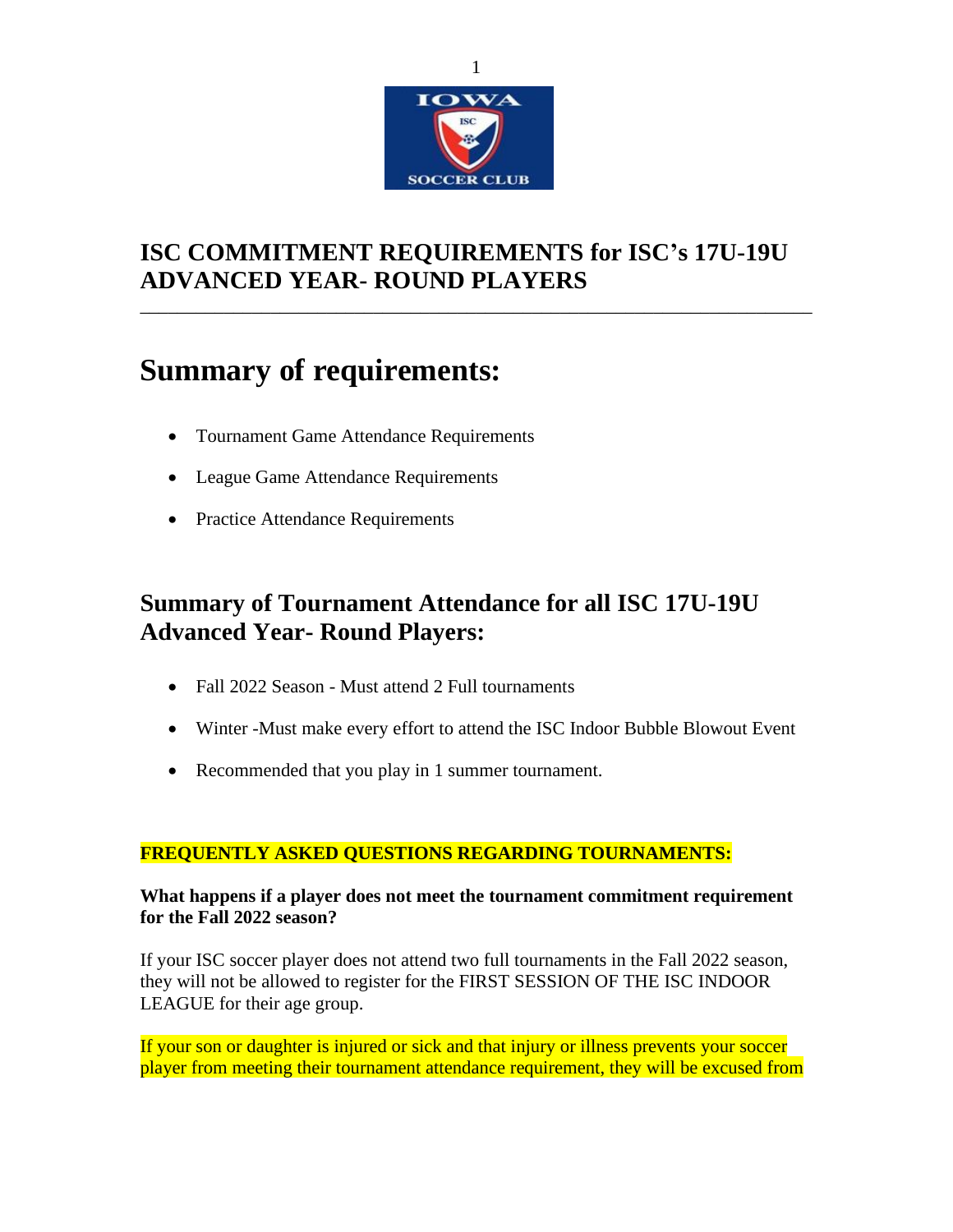this requirement but only if they email a signed medical note to the ISC's Assistant Director of Coaching.

# **Summary for League Game Requirements for All ISC 17U-19U Year- Round Players:**

- Fall 2022 Season Must attend 55% of all Fall League Games.
- Winter All Advanced Year- Round Players must register for 1 of the 2 sessions of the ISC Indoor leagues. Session options are the November-December option or the January-March option. The leagues are set up so that for each session the kids play 8-10 indoor games. All indoor games are played in the HTRC in Iowa City and games are usually held on Friday, Saturday, and Sundays. Players must attend 55% of all indoor league games.

(Please note that if an outdoor game is rained out and you committed your child to playing in that game, that commitment is counted toward your 55% requirement.)

## **FREQUENTLY ASKED QUESTIONS:**

## **What happens if a player does not meet the league game commitment requirement for the Fall 2022 season?**

If your ISC soccer player does not attend at least 55% of the league games for their assigned team during the Fall 2022 season, they will not be allowed to register for the FIRST SESSION OF THE ISC INDOOR LEAGUE for their age group.

If your son or daughter is injured or sick, they will be excused from a league game, but they must email a signed medical note to the ISC's Assistant Director of Coaching.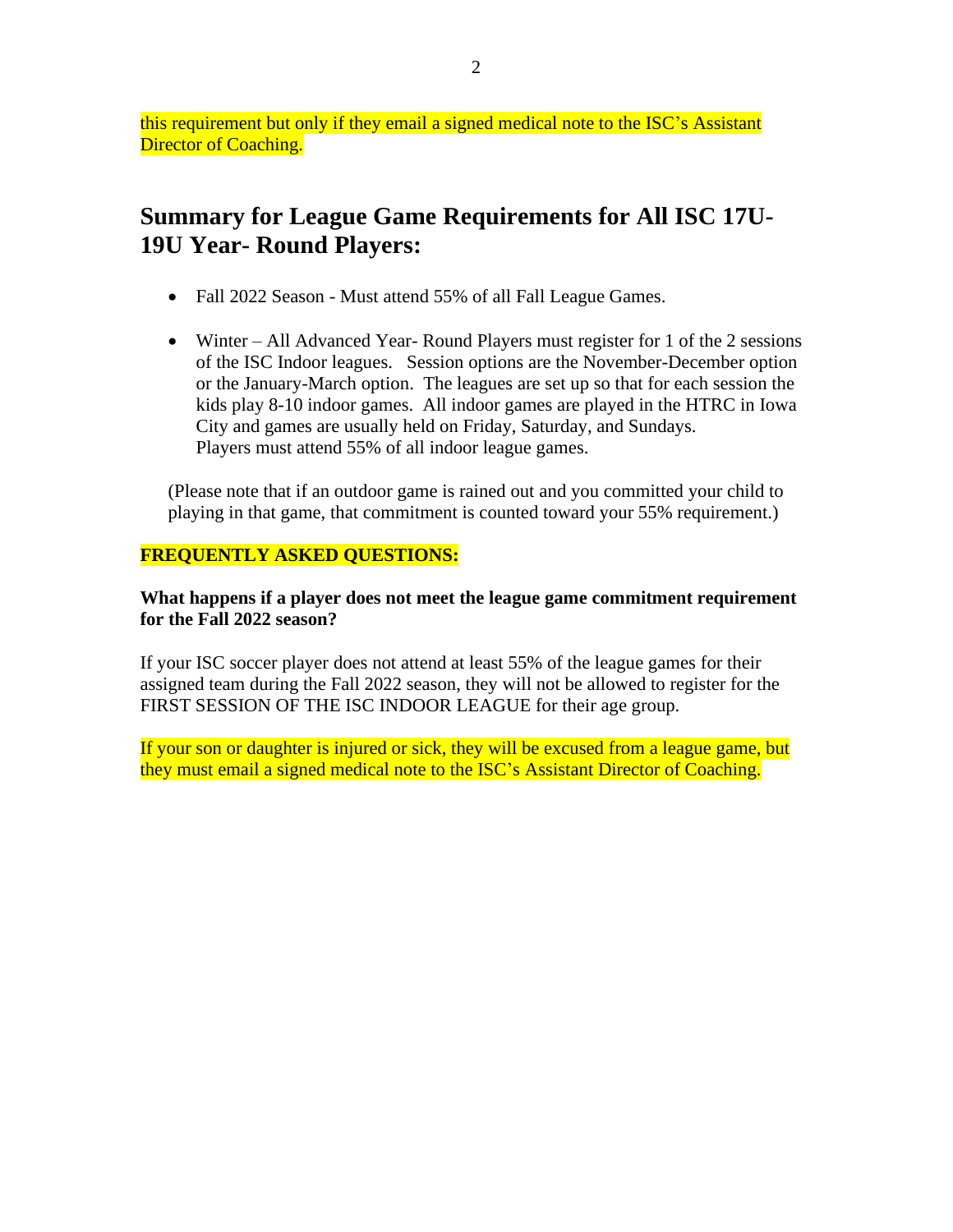## **Practice Requirements for the 2022-2023 Season:**

## **All Rules Below apply to both our "A" and "B" players on each roster.**

Practices for all 17U-19U teams will start at the beginning of August on August 1, 2022, but practice attendance rules will not take effect until the week of August 22, 2022.

Please note that during the practice periods listed below, there are 3 weeks that practices will not be required. Those weeks are the week of Thanksgiving break and during the two weeks of winter break. All teams at this age are offered 80 practices in the soccer year.

## **SUMMARY OF PRACTICE REQUIREMENTS**

• August 22, 2022-March 10, 2023 : 2 Times Per week required

As mentioned above, practices are not required during the Thanksgiving week or during the 2 week winter break. For all other weeks, from August 22, 2022 through March 10, 2023, the ISC 17U-19U players must practice two times per week. More details about the practice rules are listed below in the Q and A.

If any 17U-19U ISC Advanced Year-Round Player reaches a total of five weeks without making their practice requirements at any time from August 22-March 10, they will be dropped from the roster unless they have communicated the following to the ISC's assistant Director of coaching:

- Family Emergency
- Documented Injury-Medical Notes must be provided.
- Documented Illness-Medical Notes must be provided.

Practices may be offered in June and July but there are no practice requirements during June and July.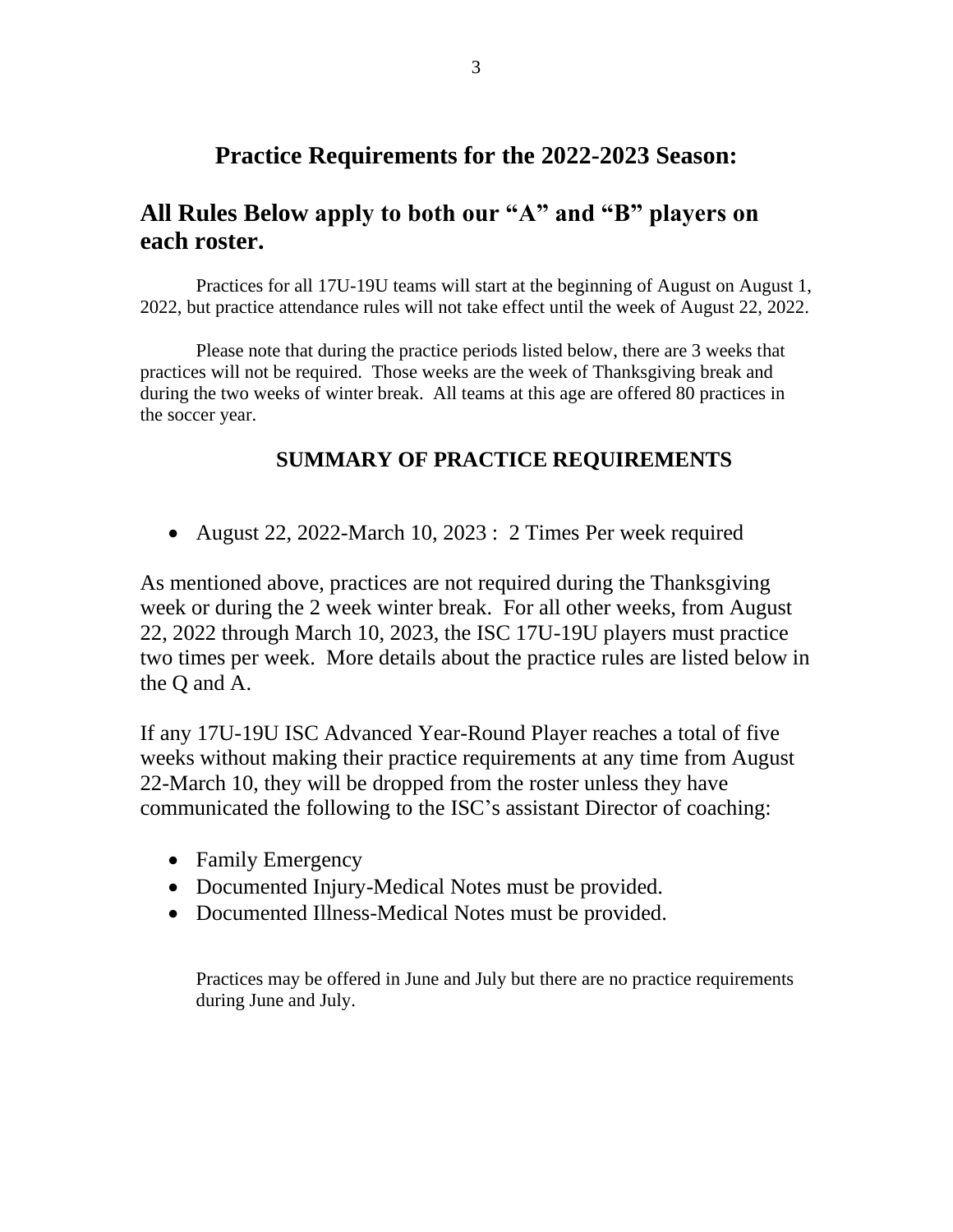## **Frequently Asked Questions for Practice Attendance?**

• What happens if the 17U-19U player does not meet the two practice per week requirement?

To be eligible to play in games, the 17U-19U player must attend 2 ISC practices per week. If they are not able to participate fully in 2 practices during a given week, the player will not be allowed to play in any game scheduled on the weekend.

• What happens if the player does not meet practice requirements due to illness or injury?

If a player is sick or injured and that prevents the player from meeting their weekly practice obligation, they are ineligible to play in the games for the entire weekend. The exception to this rule is if the head coach of the team makes the decision to sit out a player the week prior to state cup, regionals, or a college search tournament to give the player more rest for these events.

• Can the 17U-19U player attend other ISC team practices or optional practices such as "super skills" in order to meet their weekly practice obligations?

Yes. The ISC needs to provide flexibility for our high school athletes to give them opportunities to participate in the other activities that are important to them. Therefore, we allow 17U-19U players to attend other team practices or other optional practices such as "super skills" to meet their practice obligations. With this said, 17U-19U players should put a priority on team practices as often as possible and players that want to earn playing time must communicate effectively with their team coach. In addition, players are not allowed to attend another team practice or optional practice if that practice is held at the same time as your team session.

• Does the 17U-19U player need to meet their weekly practice obligations even during weeks when there are no scheduled games on the weekend?

Yes. The exception would be if the team plays any games in June or July when we do not have a practice rule in place. If players do not meet their practice obligation during the week preceding a weekend without a game, they will not be eligible to play in the games for the following weekend.

• Does the 2 practice per week rule apply during weeks when kids play in the ISC Indoor leagues?

Yes. If players do not participate fully in 2 practices per week during the indoor season, they are not eligible to play in our indoor league games.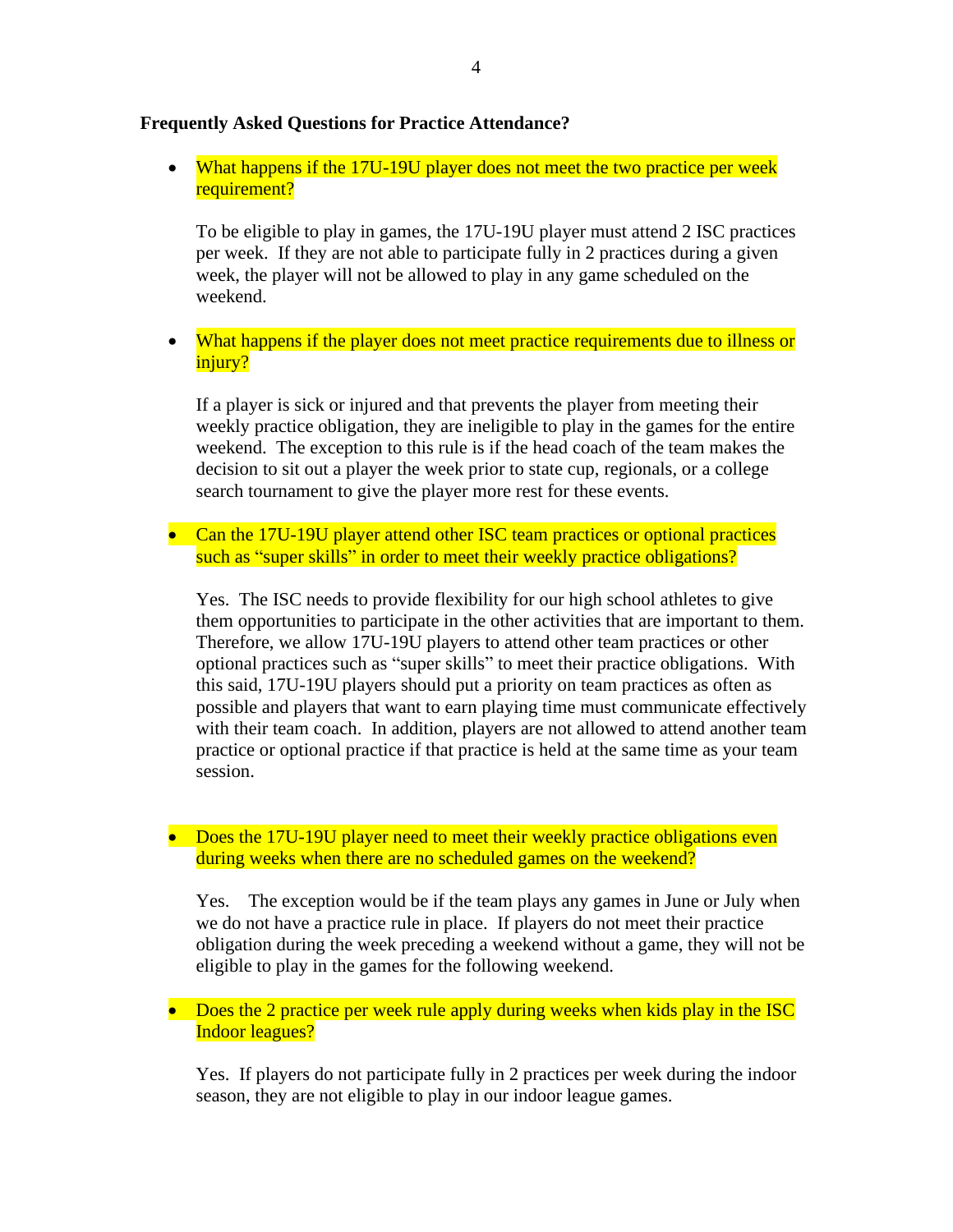## • What happens if a practice is rained out or cancelled?

If the practice is cancelled, all players on the team can count that practice as if they attended. However, if the practice is moved indoors at a time reasonably close to the normal scheduled time for the practice, the practice is not considered cancelled. This means that players are responsible to check the practice updates and always have indoor and outdoor shoes available.

## • How is the practice rule enforced?

Players are expected to self-report to the head coach via email and they must also copy the Assistant Director of Coaching on the email to notify the coaches that the weekly practice obligation was not met. If a player does not self -report to both their head coach and the Assistant Director of coaching via-mail by 10:00 pm on the Thursday night prior the weekend games, the player will be suspended from all matches for 2 weeks. If this happens a  $3<sup>rd</sup>$  time during the same soccer year from August 1-July 31, the player will be removed from the ISC roster.

• What happens if a player misses multiple weeks due to injury?

Players that miss multiple weeks due to injury will NOT need to make up missed practices. The player that is returning from an injury must meet their practice obligations during the week preceding the match that they want to play in, but they will not need to make up missed practices from previous weeks. It is not in the best long-term health interest of an athlete that was injured to try and make up missed practices. However, as is mentioned multiple times in this document, the 17U-19U players must email a medical note to the ISC's Assistant Director of Coaching to provide documentation of all injuries.

• Does the club offer make ups as an option during the next week after a player missed a practice? In other words, can a player request to do 3 practices the next week to make up for 1 missed practice during a given week?

NO. For those players that do not have an injury and miss a practice during a week preceding a weekend without games, we do not allow for a provision for players to make up those practices in the following week in order to be eligible to play in matches. They can make up the practices, but it does not change their eligibility for the weekend games. We require steady and consistent week by week attendance.